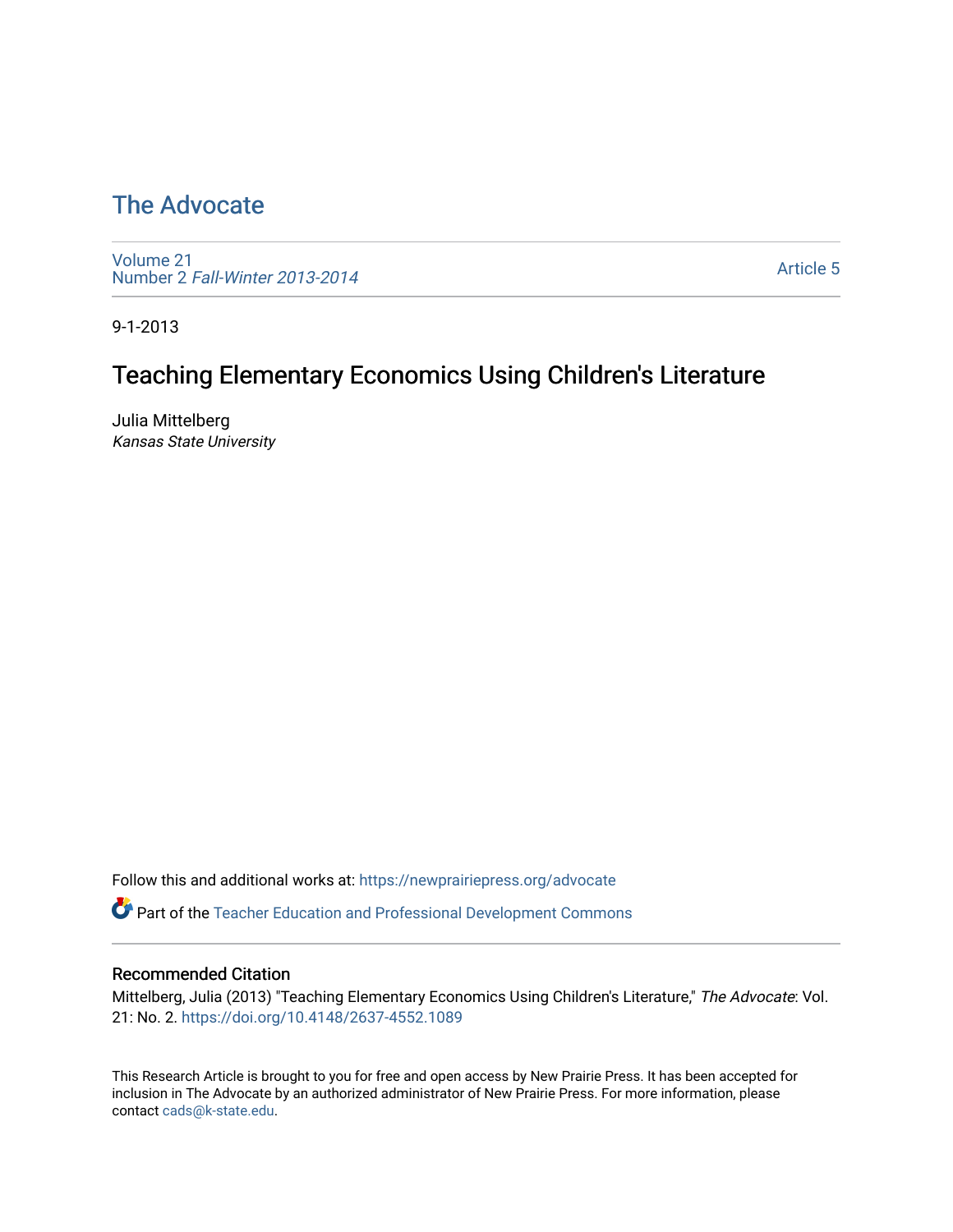# Teaching Elementary Economics Using Children's Literature

## **Abstract**

Teaching economics to elementary aged children can be a challenge for classroom teachers. Using popular children's literature is an engaging and fun way to involve students in learning important economic lessons while integrating the content with language arts standards. This article will describe how to use children's books to teach economic ideas and it provides the reader with numerous examples of popular literature that can be employed to effectively teach concepts like opportunity cost, scarcity, and resources. Additionally, recommendations for using the books and how to find appropriate texts by grade level using existing on-line databases are included.

Teaching economic concepts in elementary classrooms is a task that teachers may find intimidating due to common misconceptions about economics. Teachers may think of economics on a national or global scale, dealing with large amounts of money, numbers, and complicated mathematical processes, however the reality of what should be taught in elementary is very different from this. When conceptualizing economics in terms of college level economics or the newscaster's reports on the nation's economic state teachers might wonder, "How can I possibly explain these ideas to my 3rd graders?" First, teachers must look at the social studies standards set by their state to really understand what is expected at each grade level. The content is not difficult for students to understand if teachers are able to make the concepts more concrete and applicable to the personal lives of their students. As Dr. Yana van der Meulen Rodgers from Rutgers University states in Newman's (2010) article:

"Decades of research in economics, education, and early-childhood development have shown that young children enter the primary grades with an experience-based knowledge of economics and that they are quite capable of learning basic economics during the primary grades (para. 1)."

This should be encouraging for teachers as they strive to connect economic content to the lives of young children. One way to make this link is through the use of children's literature to teach economic concepts. Many teachers have a routine in place of reading literature aloud to students, so it is an easy transition to move from making literacy-based connections such as phonics, vocabulary, character studies, or context clues alone to also include content connections to social studies concepts like economics (Newman, 2010). The key is for the teacher to begin to look at books through an interdisciplinary lens. Some books have an obvious connection to economics, while others may not be as apparent. The purpose of this article is to provide some examples of literature that can be used to teach a variety of economic concepts to elementary students in order to engage young learners in meaningful learning.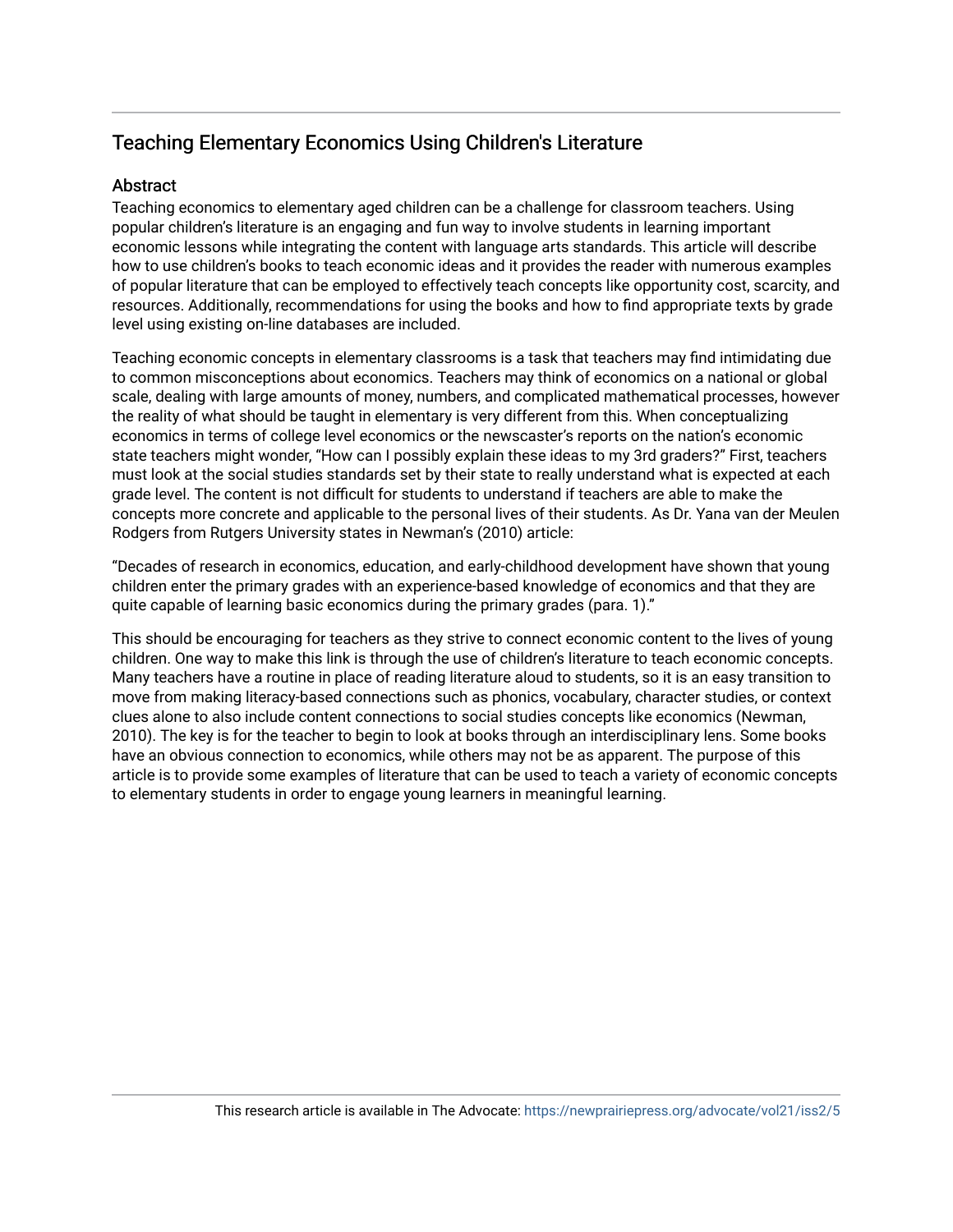### **Teaching Elementary Economics Using Children's Literature**

## **Julia Mittelberg Kansas State University**

#### *Abstract*

Teaching economics to elementary aged children can be a challenge for classroom teachers. Using popular children's literature is an engaging and fun way to involve students in learning important economic lessons while integrating the content with language arts standards. This article will describe how to use children's books to teach economic ideas and it provides the reader with numerous examples of popular literature that can be employed to effectively teach concepts like opportunity cost, scarcity, and resources. Additionally, recommendations for using the books and how to find appropriate texts by grade level using existing on-line databases are included.

Teaching economic concepts in elementary classrooms is a task that teachers may find intimidating due to common misconceptions about economics. Teachers may think of economics on a national or global scale, dealing with large amounts of money, numbers, and complicated mathematical processes, however the reality of what should be taught in elementary is very different from this. When conceptualizing economics in terms of college level economics or the newscaster's reports on the nation's economic state teachers might wonder, "How can I possibly explain these ideas to my  $3<sup>rd</sup>$  graders?" First, teachers must look at the social studies standards set by their state to really understand what is expected at each grade level. The content is not difficult for students to understand if teachers are able to make the concepts more concrete and applicable to the personal lives of their students. As Dr. Yana van der Meulen Rodgers from Rutgers University states in Newman's (2010) article:

"Decades of research in economics, education, and early-childhood development have shown that young children enter the primary grades with an experiencebased knowledge of economics and that they are quite capable of learning basic economics during the primary grades (para. 1)."

This should be encouraging for teachers as they strive to connect economic content to the lives of young children. One way to make this link is through the use of children's literature to teach economic concepts. Many teachers have a routine in place of reading literature aloud to students, so it is an easy transition to move from making literacy-based connections such as phonics, vocabulary, character studies, or context clues alone to also include content connections to social studies concepts like economics (Newman, 2010). The key is for the teacher to begin to look at books through an interdisciplinary lens. Some books have an obvious connection to economics, while others may not be as apparent. The purpose of this article is to provide some examples of literature that can be used to teach a variety of economic concepts to elementary students in order to engage young learners in meaningful learning.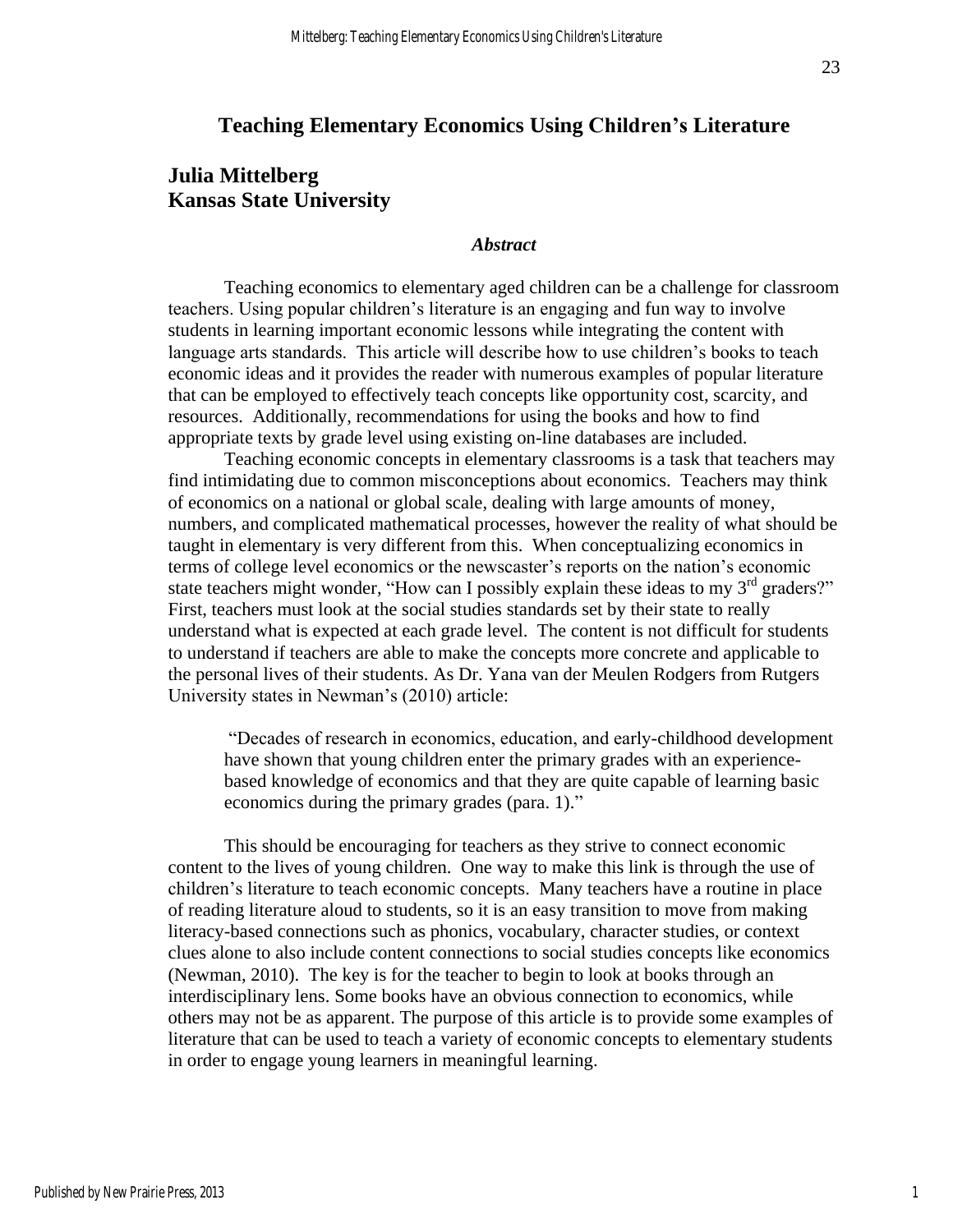#### *Economics in Children's Literature*

#### **Obvious Connections**

Many popular children's books have concepts that can be tied to social studies content while at the same time meeting Common Core literacy standards. This crosscurricular or integrative process is beneficial for students and teachers alike. As previously mentioned, some book titles immediately tell the reader that the main idea of a book is likely to have an economic connection. For example, Alexander Who used to be Rich Last Sunday by Judith Viorst is obviously about money and the choices the character Alexander makes in the book. This title is a fun book to use to teach about the choices involved when spending and saving money. The concept of spending and saving money starts in the primary grades and is repeated almost yearly, so this book could be used at many grade levels. Spending and saving is likely something students can relate to as they may obtain a weekly allowance (or other gift of money) like Alexander in the book. Teachers can challenge students in many ways to make text-to-self connections while reading the book, while also connecting Common Core literacy concepts such as character traits, plot, and problem/solution to the text. This cross-curricular use of one text is not only a valuable time saver, but also full of meaningful lessons that relate to real life circumstances of students.

#### **Hidden Connections**

Other book titles may not be such an obvious connection to economics upon first glance. The book Thanksgiving at the Tappletons' by Eileen Spinelli would probably be overlooked at first, however if viewed through a lens of economics it is a entertaining story full of economic choices a family makes while preparing for Thanksgiving dinner. These choices do not always have to involve money to be economic related. The book is a great tool to teach the concept of opportunity cost in a simple way. The students can see the consequences of choices and see what the family does as a result, all why laughing and enjoying the story of the family.

There are many books that can be used to teach various economic concepts if teachers read them with a purpose, looking for these ideas within the text. It is important for teachers to make a clear economic connection during a lesson in order for students to learn not only the literacy concepts but also economic vocabulary and ideas. Table 1 gives a few more examples of popular literature that can be used to teach various economic concepts.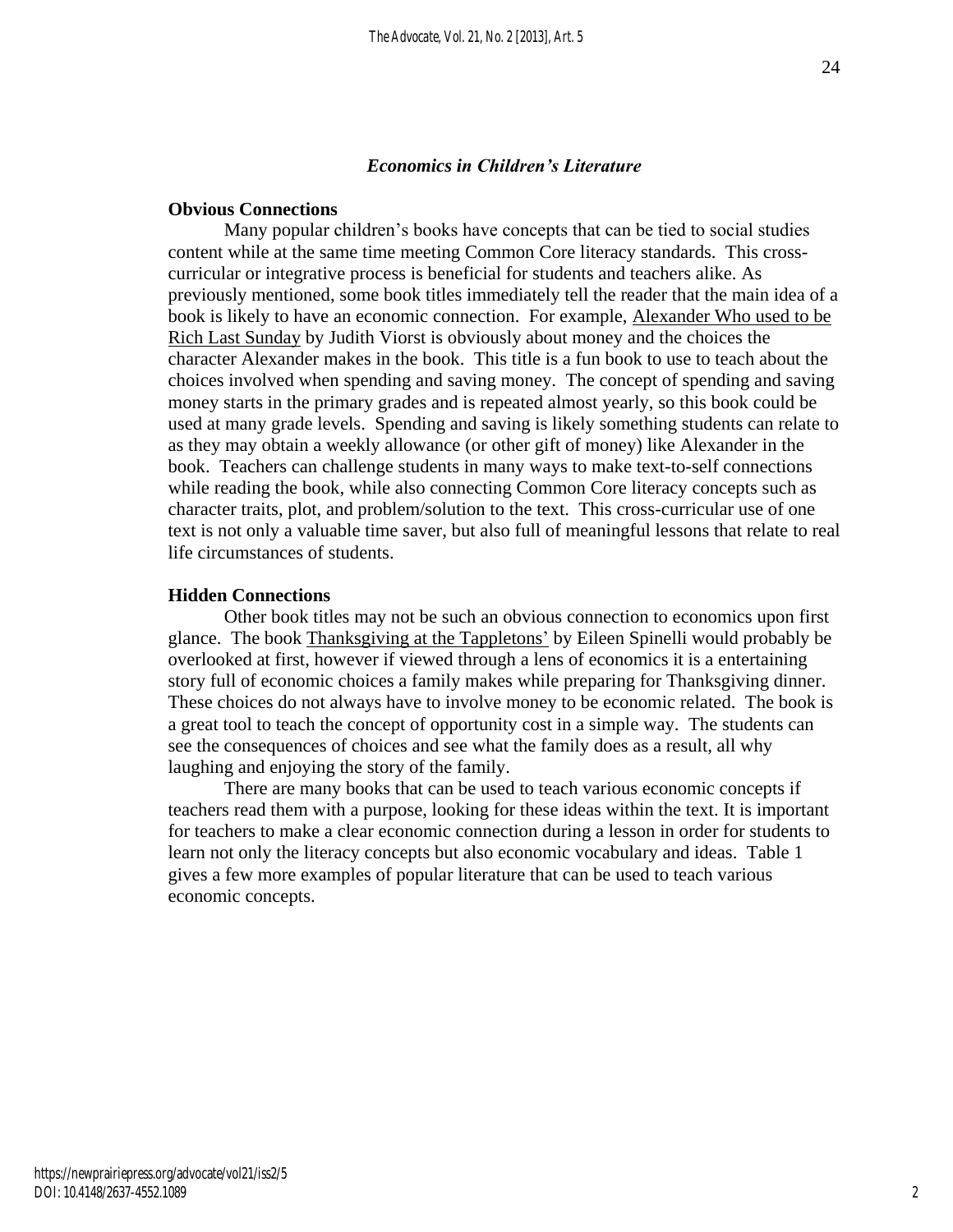#### *Connection to ELA Common Core Standards*

As previously mentioned, one way to integrate teaching about economics is to integrate it with literacy instruction. Teachers can use the Common Core standards for English Language Arts and their state standards for Social Studies, to teach two content areas at the same time. For example, a teacher can use the same text on multiple days to teach both subjects. Day one could be a read aloud focusing on the character traits of the main characters in a story like Bennie in the book Bennies Pennies. Then the next day, the teacher reads the story aloud again, but asks students to think about spending money. Setting a different purpose each day multiplies the use of one text and creates connections for students between content areas. This helps students realize that everything is intertwined and subjects in life are not separate like they often are in the classroom.

#### *Additional Resources*

There are a number of websites generated for teachers to use to find children's literature to teach economics in an engaging manner. One website called Classroom CLUEs (Children's Literature for Understanding Economics), created by the University of Kansas, is a database for teachers to find literature that connects to economic concepts (University of Kansas, 2013). This site allows teachers to sort books by grade level or economic concept (University of Kansas, 2013). In addition to this site, another database, EconKids, compiled by Rutgers University highlights scholarly articles, lesson plans, and literature for teachers to use to teach economics in grades K-6 (Rutgers, 2013).

#### *Summary*

Teaching economics can be fun for students and teachers alike. Economics surround each person's life, throughout their life, so it's critical to teach students about the importance of economic concepts and decision making while in school. Many teachers may feel that they are too busy to teach economics, but it could be done with something as simple as integrating the content into daily a read aloud (Newman, 2010). Using books that have characters in which they are interested and stories that capture their interest and attention teachers can engage all ages of students in critical thinking about economic concepts that are connected to their lives.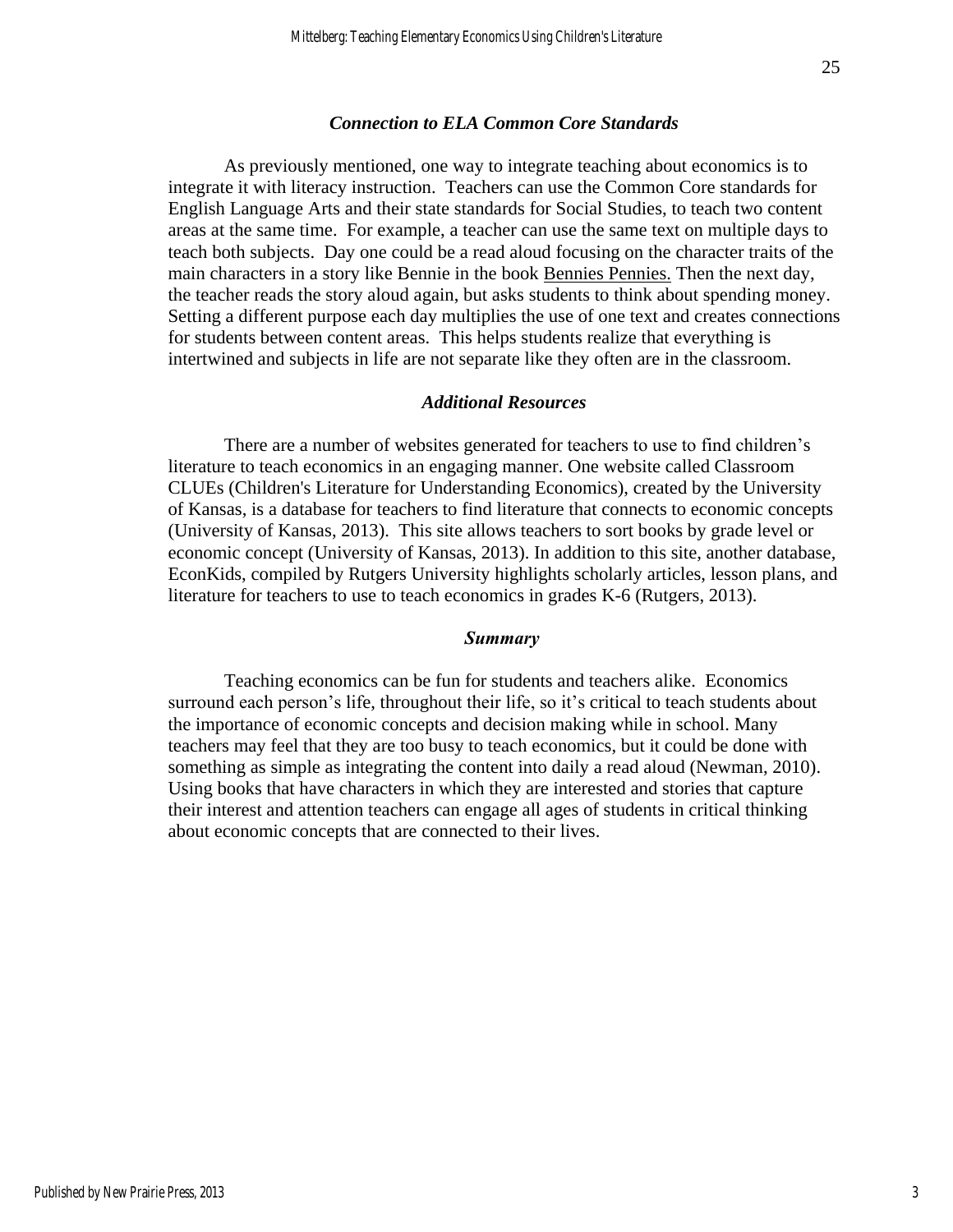| <b>Economic</b><br>Concept        | <b>Title</b>                                                   | <b>Author</b>                          | Lexile<br><b>Level</b> | <b>Description</b>                                                                                                                                                                                                                                                                                                                                                                                                                  |
|-----------------------------------|----------------------------------------------------------------|----------------------------------------|------------------------|-------------------------------------------------------------------------------------------------------------------------------------------------------------------------------------------------------------------------------------------------------------------------------------------------------------------------------------------------------------------------------------------------------------------------------------|
| <b>Spending</b><br>and Saving     | <b>Bennies</b><br>Pennies                                      | Pat Brisson                            | 360                    | At the beginning of the book, Benny has<br>five new pennies and is determined to<br>spend them all. He has many choices about<br>what to do with each penny and needs to<br>make wise decisions about how to spend<br>his money. With the help of others in the<br>book, Benny buys gifts for others using his<br>pennies.                                                                                                          |
| <b>Resources</b>                  | The Goat<br>in the Rug                                         | Charles L.<br>Blood and<br>Martin Link | 660                    | The story is about Geraldine, a goat, and<br>Glenmae, a Navajo weaver. One day,<br>Glenmae decides to make a rug, so<br>Geraldine's wool is clipped, her wool is<br>spun into yarn, and finally, Glenmae<br>weaves the wool using a loom. The use of<br>a natural resource from the goat, the<br>weaver as a human resource, and the loom<br>as a capital resource are highlighted as the<br>reader learns about Navajo traditions. |
| Opportunity<br>Cost               | The Great<br>Kapok<br>Tree: A<br>Tale of<br>the Rain<br>Forest | Lynne<br>Cherry                        | 670                    | This story is about a man who is sent to the<br>Amazon Rain Forest to cut down the great<br>Kapok tree. He falls asleep by the tree and<br>dreams about different animals. They try to<br>tell him why he should not destroy their<br>habitats. This book highlights the struggle<br>of the man and how his decisions impact<br>others. He must make choices, each of<br>which has a cost, or consequence.                          |
| <b>Trade and</b><br><b>Barter</b> | A New<br>Coat for<br><u>Anna</u>                               | Harriet<br>Ziesert                     | 690                    | This story focuses on a young girl named<br>Anna during WWII who wants a new coat.<br>Anna's mother trades her valuables for<br>materials she needs to make a coat for her.<br>She barters with others in the story in order<br>to get all the materials needed to make the<br>new coat for her daughter.                                                                                                                           |

**Table 1**  Example Children's Literature with Economic Connections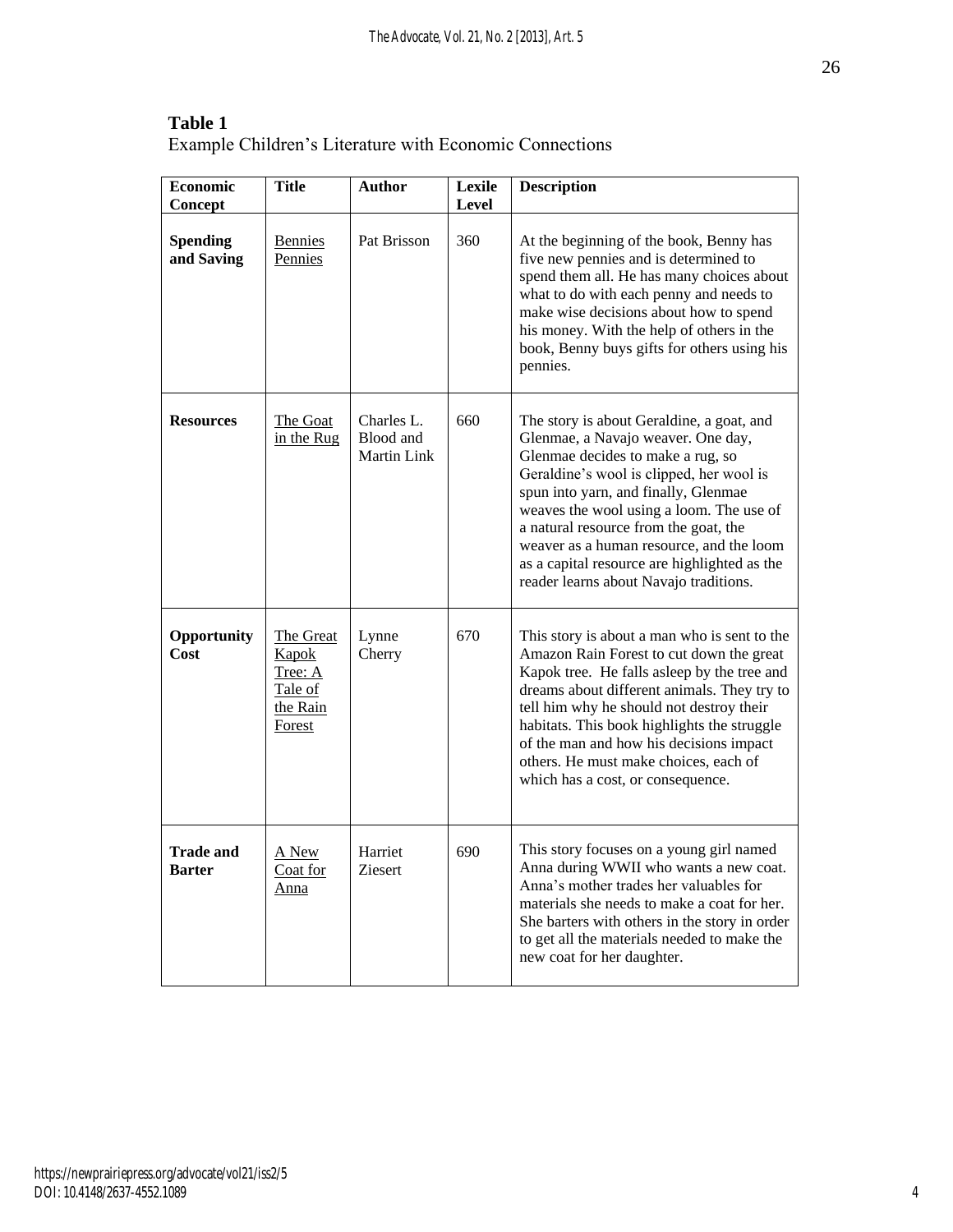| <b>Markets</b>  | The Have<br>a Good<br>Day Cafe | Francis Park<br>and Ginger<br>Park | 720 | This book is about a Korean family who<br>runs a hot<br>dog cart on a corner in the city. Business<br>is good<br>until more carts start to show up, then<br>many<br>customers begin to eat at the other<br>carts. The<br>family must learn how to compete with the<br>other<br>carts in order to keep their business.                                                                                                                                                                                         |
|-----------------|--------------------------------|------------------------------------|-----|---------------------------------------------------------------------------------------------------------------------------------------------------------------------------------------------------------------------------------------------------------------------------------------------------------------------------------------------------------------------------------------------------------------------------------------------------------------------------------------------------------------|
| <b>Scarcity</b> | <b>The</b><br><b>Mitten</b>    | Jan Brett                          | 800 | This Ukrainian folktale tells the story of a<br>lost mitten. One by one, forest animals find<br>the mitten and get inside. As they try and<br>squeeze more animals inside there is very<br>little room and it gets rather uncomfortable<br>for the animals. Finally, the climax of the<br>story comes when a big bear and a tiny<br>mouse come inside. This story can be used<br>to teach about the concept of scarcity of<br>space in certain situations (overpopulation,<br>not enough air resources, etc). |